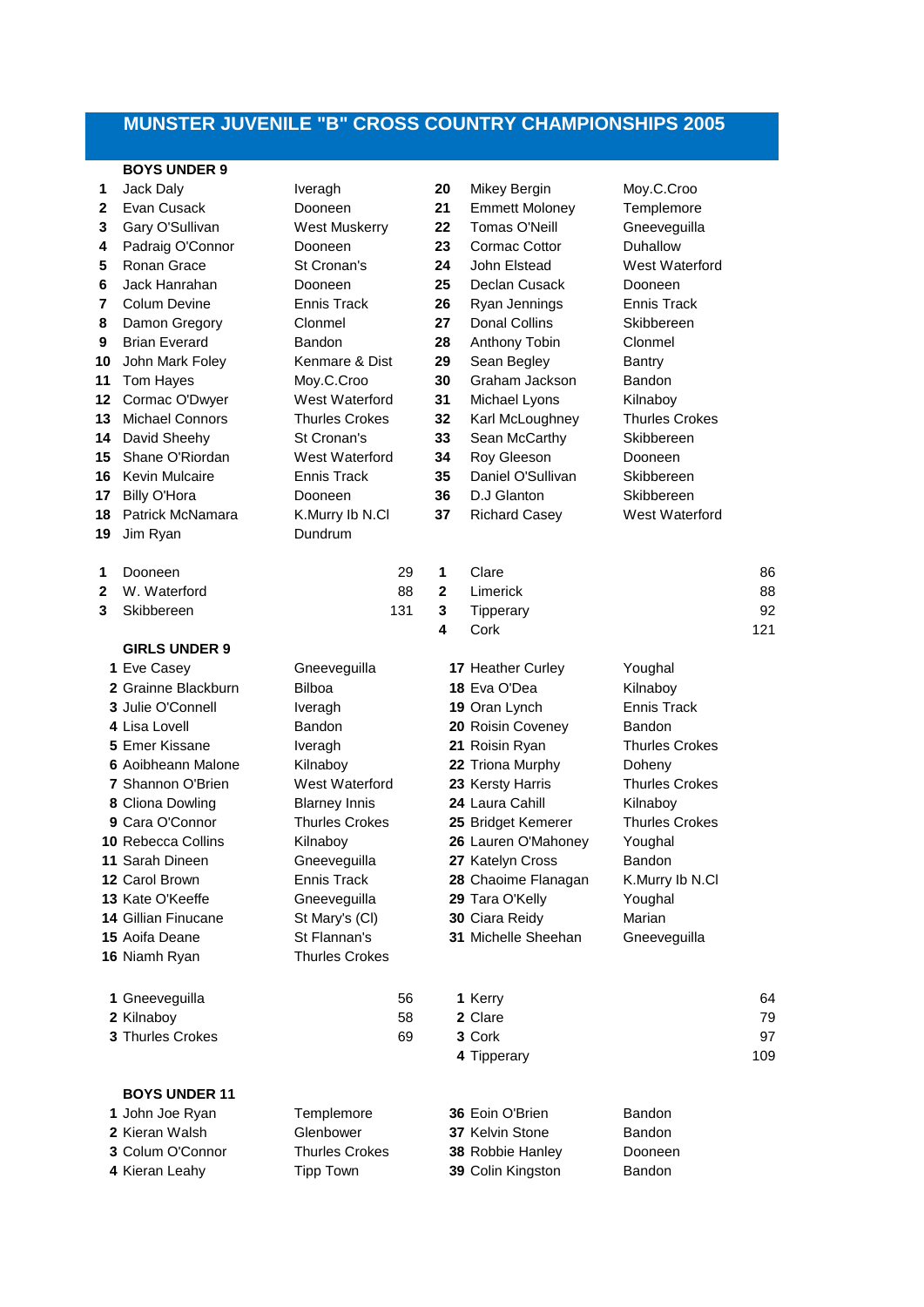Christopher O'Sullivan Iveragh **41** Kieran Maher Templemore Liam O'Connell **Iveragh 42** Cian Crimmins Marian Barry Nash Emerald **43** Diarmuid Curley Dooneen Todd Kelsey St Cronan's **44** Andrias O'Scannall West Muskerry Jack McDonnell Dooneen **45** Jerry O'Riordan Skibbereen Cian O'Dea Kilnaboy **46** Cian Creedon West Muskerry Michael Coleman West Waterford **47** Darragh Ryan Templemore Ronan O'Shea Iveragh **48** Paul Curran West Waterford Michael Healy Duhallow **49** Killian Ryan Dooneen Jimmin Dooley K.Murry Ib N.Cl **50** Robert Long Thurles Crokes Reece Maher Clonmel **51** Jesse McKenna Moy.C.Croo Mark Varley Dooneen **52** Gavin Curley Youghal Jacob Loughnane Marian **53** Brendan O'Leary Kilnaboy Tom Meehan Thurles Crokes **54** Danny Coleman St Mary's (Lk) Patrick Ryan Thurles Crokes **55** Colin Lynch St John's Thomas Hallissey West Muskerry **56** Stephen Cliffe West Waterford Seamus Nugent St Cronan's **57** Jack Duggan West Waterford James O'Donoghue West Muskerry **58** Eoin Walsh West Muskerry Darren Nagle **K.Murry Ib N.Cl <b>59** Paul Collins Blarney Innis Sheamie Parra Haren K.Murry Ib N.Cl **60** Sean Jackson Bandon Cathal Stackpole St Mary's (Lk) 61 Conor Horgan Blarney Innis Cian Dwyer West Waterford **62** Ronan Gleeson Templemore Jack O'Dea **Kilnaboy 63 Paul Kennedy** Thurles Crokes Philip Queally K.Murry Ib N.Cl **64** Dylan McCarthy Dooneen Fionnan O'Sullivan Kenmare & Dist 65 Jamie O'Connor Blarney Innis Tom Moloney **Moyne** Movie **66** Shane Nugent West Waterford Edward Ahearne Bandon **67** David O'Leary Dooneen Eoin Hurley K.Murry Ib N.Cl **68** Liam O'Brien (D.way) Skibbereen Killian O'Donovan Iveragh **69** Paddy Dooley K.Murry Ib N.Cl Evan Lynch Clonmel

Dean Ryan Templemore **40** Matt O'Connor Emerald

| 1 Iveragh             | 60  | 1 Tipperary | 48  |
|-----------------------|-----|-------------|-----|
| 2 Thurles Crokes      | 92  | 2 Clare     | 99  |
| 3 K.Murry Ib N.Cl     | 93  | 3 Cork      | 128 |
| 4 Templemore          | 94  | 4 Limerick  | 139 |
| 5 Dooneen             | 108 | 5 Waterford | 266 |
| 6 West Muskerry       | 134 |             |     |
| <b>7</b> W. Waterford | 143 |             |     |
| 8 Bandon              | 144 |             |     |

## **GIRLS UNDER 11**

| 1 Caroline McCarthy     | Kenmare & Dist        | 47 Grainne Harvey         | St John's        |
|-------------------------|-----------------------|---------------------------|------------------|
| 2 Aishling Corbett      | St Cronan's           | 48 Laura Meaney           | St Mary's (CI)   |
| 3 Rachel O'Shea         | West Muskerry         | 49 Cora Doyle             | Moyne            |
| 4 Niamh Blackburn       | <b>Bilboa</b>         | 50 Eileen Dineen          | Gneeveguilla     |
| 5 Muireann Creamer      | <b>Bilboa</b>         | 51 Julianna Gleeson       | Dooneen          |
| 6 Niamh Hayes           | St Flannan's          | 52 Jane Flanagan          | Ennis Track      |
| <b>7 Karen Dromey</b>   | <b>West Muskerry</b>  | 53 Muireann Kinane        | <b>Tipp Town</b> |
| 8 Emma O'Brien          | <b>Thurles Crokes</b> | 54 Sarah Harte            | Skibbereen       |
| 9 Cora Kerrane          | <b>Thurles Crokes</b> | 55 Roisin Considine       | K.Murry Ib N.Cl  |
| 10 Miriam Dineen        | Gneeveguilla          | 56 Eilith Rogers          | <b>Tipp Town</b> |
| 11 Seana Coveney        | <b>Bandon</b>         | 57 Ali Rose Sisk          | Youghal          |
| <b>12 Kerrie Dillon</b> | St Mary's (Lk)        | <b>58 Caoimhe McMahon</b> | K.Murry Ib N.Cl  |
| 13 Faye O'Brien         | Youghal               | 59 Eimear O'Connor        | St Mary's (Lk)   |
| 14 Vanessa Dineen       | Lios Tuathail         | 60 Orla O'Connor          | Kilnabov         |
|                         |                       |                           |                  |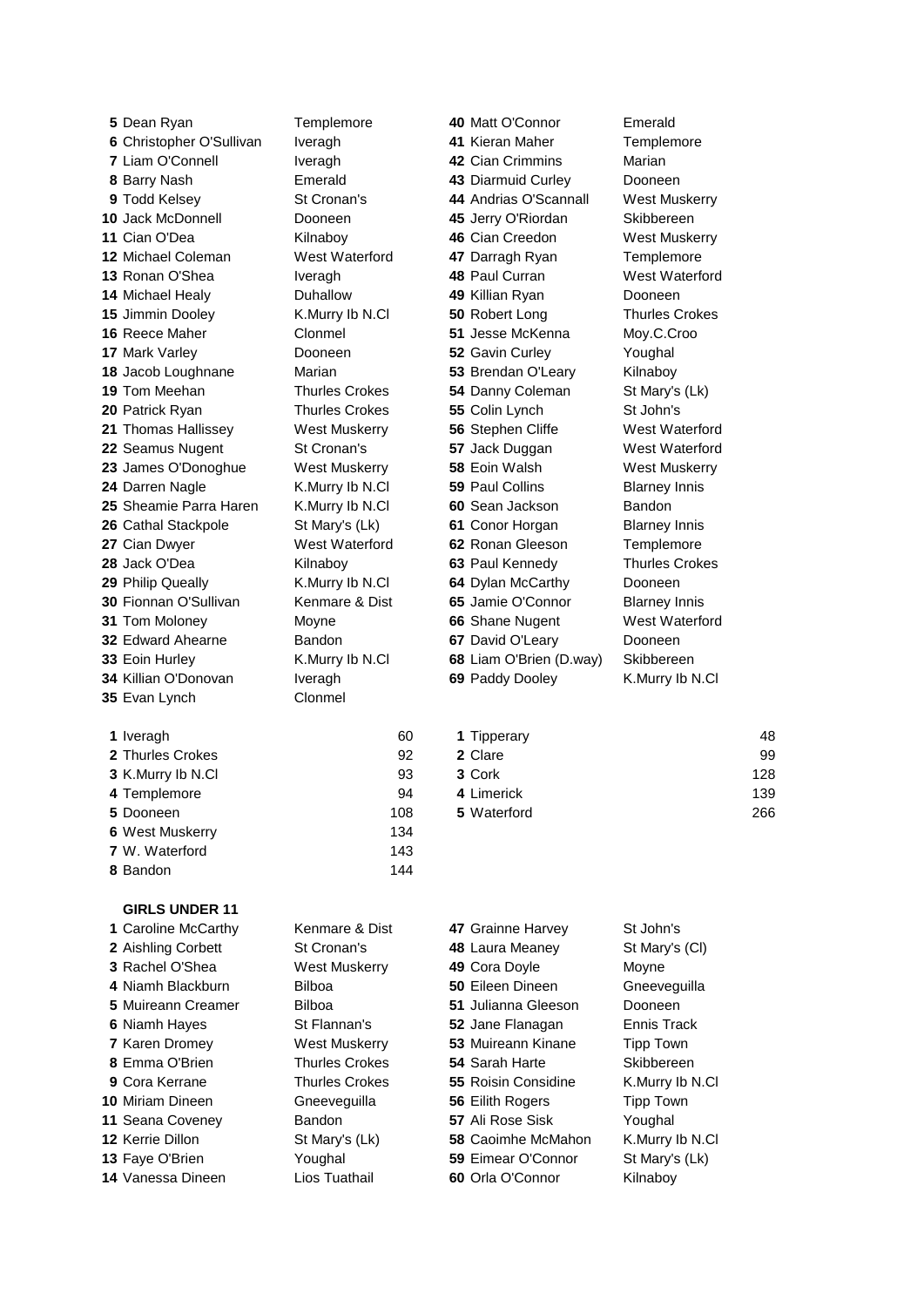Shauna Hayden Moy.C.Croo **61** Ella McLoughney Thurles Crokes Aisling Reidy St Mary's (Cl) **92** Amy Kiely Skibbereen Thurles Crokes 51

| 15 Shauna Hayden          | Moy.C.Croo            | 61 Ella McLoughney         | <b>Thurles Crokes</b> |
|---------------------------|-----------------------|----------------------------|-----------------------|
| 16 Kim Ryan               | <b>Thurles Crokes</b> | 62 Kerri Ann Martin        | Moy.C.Croo            |
| 17 Mary Greene            | St John's             | 63 Hannah Ni Scannaill     | West Muskerry         |
| <b>18 Sinead Lawless</b>  | <b>Thurles Crokes</b> | 64 Catherine Power         | St Mary's (Lk)        |
| <b>19 Sinead Rovine</b>   | K.Murry Ib N.Cl       | 65 Katie Long              | Templemore            |
| 20 Jessica Coyne          | Dooneen               | 66 Roisin Malone           | Kilnaboy              |
| 21 Orla Devitt            | Ennis Track           | 67 Katie Connole           | Kilnaboy              |
| 22 Lisa Reidy             | Kilnaboy              | 68 Orla Daly               | Youghal               |
| 23 Emer Ryan              | Templemore            | 69 Bridget Doyle           | <b>Thurles Crokes</b> |
| 24 Laura Murphy           | <b>Blarney Innis</b>  | 70 Laura Nevin             | Dooneen               |
| 25 Kate Kennedy           | <b>Tipp Town</b>      | <b>71 Sinead Mulcahy</b>   | <b>Bandon</b>         |
| 26 Carole Hogan           | St Flannan's          | 72 Siobhan O'Donovan       | Skibbereen            |
| 27 Sarah O'Connell        | Iveragh               | 73 Sinead O'Riordan        | Skibbereen            |
| 28 Nollaig Blake          | St John's             | 74 Lisa Horgan             | West Muskerry         |
| 29 Amy Leigh Crowe        | <b>Tipp Town</b>      | <b>75 Courtney Muckell</b> | St Mary's (Lk)        |
| 30 Maire Condon           | <b>Bilboa</b>         | 76 Celine McCarthy         | St Mary's (Lk)        |
| <b>31 Caroline Dineen</b> | Gneeveguilla          | 77 Niamh Donnellan         | Ennis Track           |
| 32 Eimear Hillary         | K.Murry Ib N.Cl       | <b>78 Rebecca Curtin</b>   | Kilnaboy              |
| 33 Kate Hickey            | West Waterford        | 79 Aoife Lucey             | Bandon                |
| 34 Kate Moynihan          | Skibbereen            | 80 Laura McSweeney         | Bandon                |
| 35 Amy Jordan             | <b>Thurles Crokes</b> | 81 Katie Bergin            | Moy.C.Croo            |
| 36 Hannah O'Sullivan      | Gneeveguilla          | 82 Chloe O'Meara           | Templemore            |
| <b>37 Sarah Meaney</b>    | St Mary's (CI)        | 83 Alex O'Doherty          | Kilnaboy              |
| 38 Dominique O'Mahony     | West Waterford        | 84 Roisin O'Sullivan       | K.Murry Ib N.Cl       |
| 39 Aisling Daly           | Youghal               | 85 Aishling Cahill         | St Cronan's           |
| 40 Brid Condon            | Bilboa                | 86 Fionnuala O'Driscoll    | Skibbereen            |
| 41 Jemma McEvoy           | St Cronan's           | 87 Rebecca Devine          | Ennis Track           |
| 42 Eleanor Hogan          | St Mary's (CI)        | 88 Anne Sheehan            | Gneeveguilla          |
| 43 Amy McArhur            | St Cronan's           | 89 Lauren Butler Ryan      | Templemore            |
| 44 Marie Hehir            | St Cronan's           | 90 Karen Chatterton        | Bandon                |
| 45 Rita Casey             | Gneeveguilla          | 91 Catriona McKey          | Kilnaboy              |
|                           |                       |                            |                       |

| 1 Thurles Crokes | -51 | <b>1 Tipperary</b> | 72  |
|------------------|-----|--------------------|-----|
| <b>2 Bilboa</b>  | 79  | 2 Cork             | 92  |
| 3 Gneevequilla   | 122 | 3 Clare            | 109 |
| 4 St Cronan's    | 130 | 4 Limerick         | 111 |

| <b>BOYS UNDER 13</b> |                 |                  |                      |
|----------------------|-----------------|------------------|----------------------|
| 1 Danial Walsh       | Glenbower       | 27               |                      |
| 2 Kevin Connellan    | St Cronan's     | 28 Eoin Greene   | St Flannan's         |
| 3 Tony O'Flynn       | <b>Duhallow</b> | 29 Luan Hassett  | Skibbereen           |
| 4 Nigel Kerr         | Dooneen         |                  | Skibbereen           |
| 5 Edward Hynes       | Templemore      | 31 David O'Brien | <b>Bandon</b>        |
| 6 John Organ         | K.Murry Ib N.Cl | 32 Danial Lordan | Bantry               |
| 7 James Moloney      | Moyne           | 33 Ryan Lynch    | <b>West Muskerry</b> |
|                      |                 |                  | 30 Finian Fitzgerald |

 Gneeveguilla 122 St Cronan's 130 West Muskerry **147**  Tipp Town 163 K. Murry Ib N. Cl 164 St Mary's Cl 173 Youghal 177 Kilnaboy 215 Skibbereen 233 Ennis Track 237 Bandon 241 Templemore 259

| 28 Eoin Greene          |
|-------------------------|
| 29 Luan Hassett         |
| 30 Finian Fitzgerald    |
| <b>31 David O'Brien</b> |
| <b>32 Danial Lordan</b> |
| 33 Ryan Lynch           |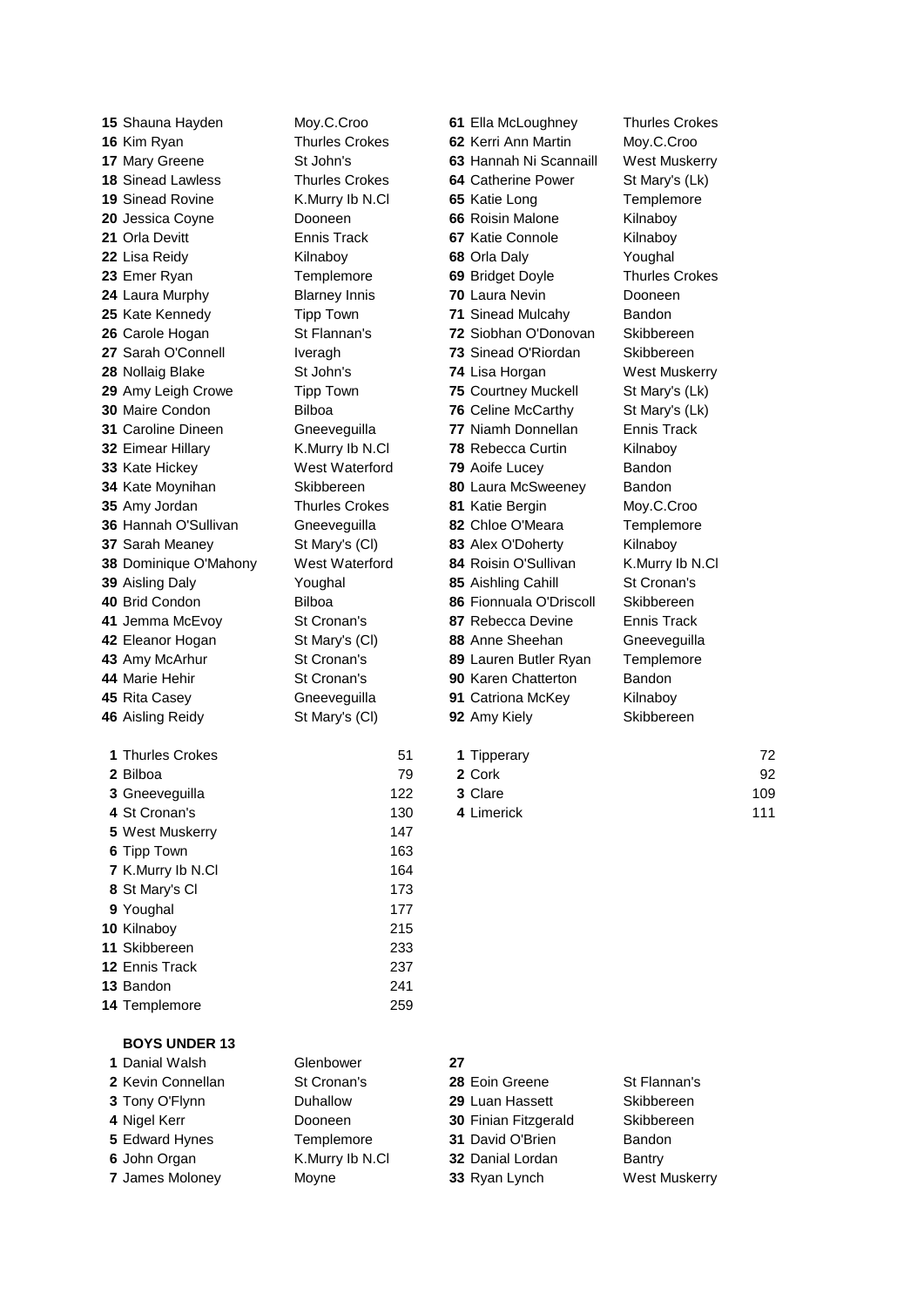Peter Mulhair Tipp Town **34** Ronan Connolly Marian Christopher Desmond West Muskerry **35** Stephen Sheehan Glenbower Evan Collins **10** Bantry **36** Paraic Ryan Dooneen Mark O'Sullivan Bandon **37** Peter O'Brien Glenbower Martin Flanagan K.Murry Ib N.Cl **38** Brian Howley K.Murry Ib N.Cl John Moloney Tipp Town **39** Donal O'Leary West Muskerry Jack Neylon Marian **40** Cillian McNamara Marian Patrick Moriarty **Kenmare & Dist 41** John Lucey **Bandon**  Donal O'Dwyer Dundrum **42** Eamonn Lenihan Marian 17 Danial O'Leary **Gneeveguilla 43 Trevor O'Meara** Templemore **44** Aaron Collins Bantry Michael Ryan Moyne **45** Matthew Dillon Marian Declan Rogers **Tipp Town 46** Joseph Touhy Bantry Brian Moloney St Mary's (Cl) **47** Stephen O'Brien Skibbereen 22 Padraig Nugent St Cronan's **48** Brian Begley Bantry Darragh McDonagh K.Murry Ib N.Cl **49** Shane Griffin Marian John McNamara K.Murry Ib N.Cl **50** Patrick McSweeney Bandon Danial O'Hare Liscarroll **51** Christopher Tuohy Bantry Alan Griffin K.Murry Ib N.Cl **52** Eoin Ryan Dooneen K.Murry Ib N.Cl 65 **1** Cork 60 Marian **133 <b>2** Tipperary **68**  Bantry 135 **3** Clare 77 Bandon 136 **GIRLS UNDER 13** Shannon Ryan Dooneen **42** Chloe Curtin Kilnaboy Ciara Spillane **Bantry 43** Patricia Curtin **Youghal**  Niamh Doyle Moyne **44** Niamh Cahill St Cronan's Cliona Doyle Clonmel **45** Emma O'Shea Iveragh Jenny O'Mahony Iveragh **46** Siobhan Cox Youghal Eimer Kennedy Thurles Crokes **47** Aine Hurley K.Murry Ib N.Cl Michelle Horgan West Muskerry **48** Andrea Loughnane Thurles Crokes Emily Bergin St Flannan's **49** Ailish Brew St John's Siobhan Condon Bilboa **50** Maria Ryan St Cronan's Paula Loughnane St Cronan's **51** Eimear Roche St Mary's (Lk) Niamh O'Loughlin Kilnaboy **52** Katie Coonan St Flannan's Fiona Holmes Bilboa **53** Meabh Hogan Ennis Track 13 Hazel O'Connor **Dooneen 54** Ciara Ryan Kilnaboy Meabh Ni Shuilleabhain Bantry **55** Catriona Dowling Blarney Innis Elaine Fitzgibbon Thurles Crokes **56** Hannah Power Youghal Orla Duggan St Cronan's **57** Martha Lyons West Muskerry Shauna Mullane Kilnaboy **58** Niamh McMahon K.Murry Ib N.Cl Niamh O'Dea **Kilnaboy 59** Shauna Browne Dooneen Caroline Sugrue Bandon **60** Bernie Bergin Moy.C.Croo Lilly Ann O'Hora Dooneen **61** Deirdre Begley Bantry Liz Prout Bandon **62** Orla O'Donovan Iveragh Charlotte O'Shea St John's **63** Ciara Brodrick Farrell Youghal Sarah Dunne Thurles Crokes **64** Niamh Daly Youghal Siobhan McGillicuddy Gneeveguilla **65** Deirdre Sexton K.Murry Ib N.Cl Marie Doyle Gneeveguilla **66** Toni Chatterton Bandon Tanya O'Shea St John's **67** Roisin Kissane Iveragh Julie O'Sullivan Gneeveguilla **68** Aislinn Ni Bhraonain Ennis Track Jenny McCahill Tipp Town **69** Catherine Dolan Ennis Track Mairead O'Neill Gneeveguilla **70** Niamh Lyons Kilnaboy

Danielle Jackson Bandon **71** Emma Lovell Bandon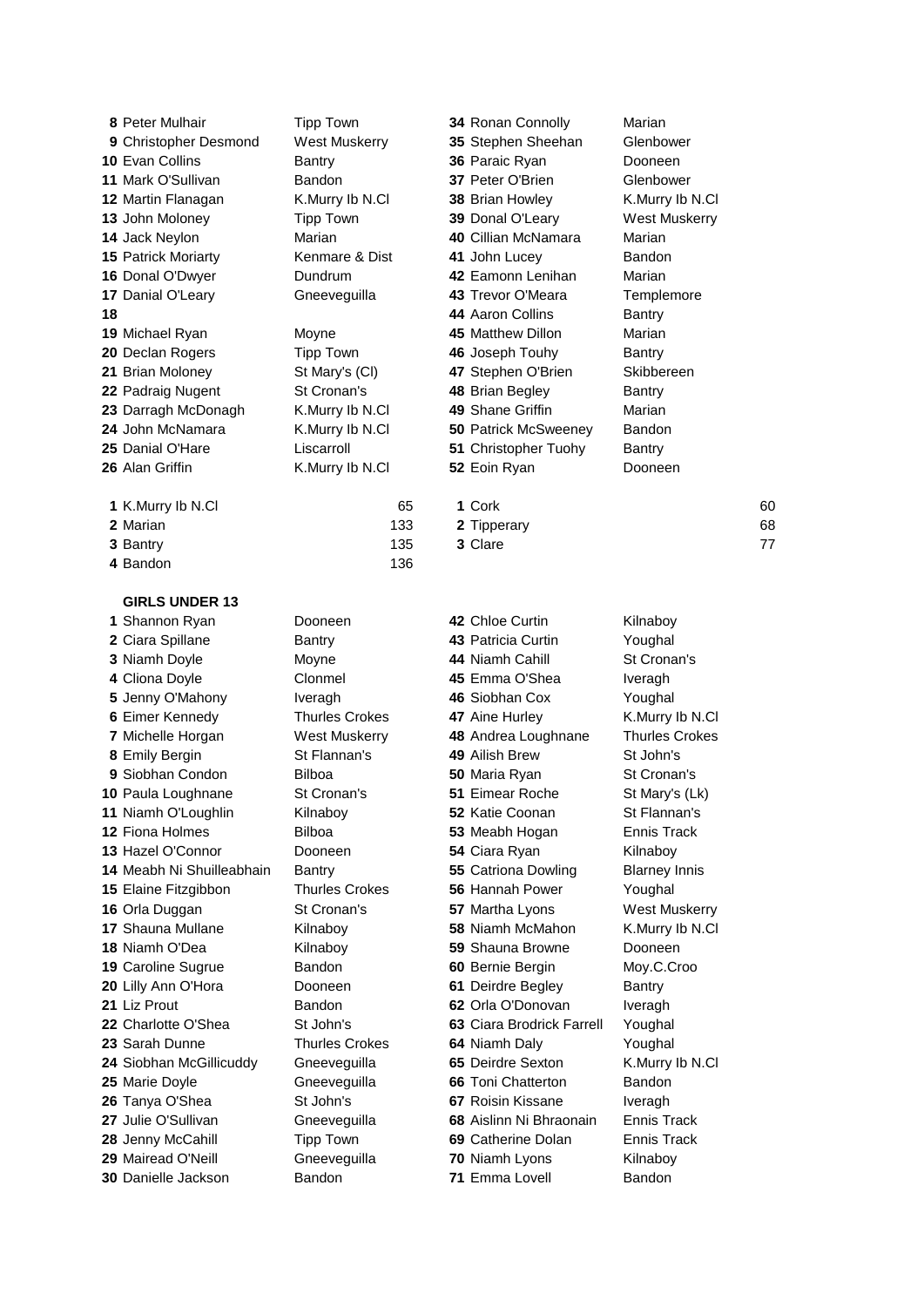| 32 Claudia Loughnane<br>33 Michelle Nicholas<br>34 Ciara O'Shea<br>35 Siobhan Garrahy<br>36 Laura Daly<br>37 Niamh Joy<br>38 Niamh Carey<br>39 Leanna Normoyle<br>40 Phil Healy<br>41 Simone Strapp                                                                                                                                                                                                                                            | Marian<br>Dooneen<br>Dooneen<br>K.Murry Ib N.Cl<br>Ennis Track<br>Gneeveguilla<br><b>Blarney Innis</b><br>St Mary's (CI)<br>Bandon<br>Moy.C.Croo                                                                                                                                                | 75 Emer Keating<br><b>78 Denise Sutton</b><br>79 Emer Griffin                                                                                                               | 73 Orla Donnellan<br><b>74 Rachel Mulcaire</b><br>76 Louise Mackey<br>77 Aoife McNamara<br>80 Colette O'Leary<br>81 Siobhan Nugent                                                                                                       | <b>Ennis Track</b><br><b>Ennis Track</b><br>Kilnaboy<br>K.Murry Ib N.Cl<br>St Cronan's<br>St Flannan's<br><b>Blarney Innis</b><br>Kilnaboy<br>West Waterford                                                                                                                                   |                      |
|------------------------------------------------------------------------------------------------------------------------------------------------------------------------------------------------------------------------------------------------------------------------------------------------------------------------------------------------------------------------------------------------------------------------------------------------|-------------------------------------------------------------------------------------------------------------------------------------------------------------------------------------------------------------------------------------------------------------------------------------------------|-----------------------------------------------------------------------------------------------------------------------------------------------------------------------------|------------------------------------------------------------------------------------------------------------------------------------------------------------------------------------------------------------------------------------------|------------------------------------------------------------------------------------------------------------------------------------------------------------------------------------------------------------------------------------------------------------------------------------------------|----------------------|
| 1 Dooneen<br>2 Kilnaboy ' A'<br>3 Thurles Crokes<br>4 Gneeveguilla<br>5 Bandon<br>6 St Cronan's<br>7 St John's<br>8 Iveragh<br>9 K.Murry lb N.Cl<br>10 Youghal<br>11 Ennis Track<br>12 Kilnaboy 'B'                                                                                                                                                                                                                                            | 67<br>88<br>92<br>105<br>110<br>120<br>128<br>179<br>205<br>208<br>226<br>270                                                                                                                                                                                                                   | 1 Tipperary<br>2 Limerick<br>3 Cork<br>4 Clare                                                                                                                              |                                                                                                                                                                                                                                          |                                                                                                                                                                                                                                                                                                | 59<br>88<br>93<br>94 |
| <b>BOYS UNDER 15</b><br>1 Cathal O'Connor<br>2 Brendan Lynch<br>3 John McSweeney<br>4 Danny O'Donovan<br>5 Cillian McCarthy<br>6 Thomas Condon<br>7 John Doherty<br>8 Denis Finn<br>9 Paul O'Conghaile<br>10 Paudie Woodlock<br>11 Dean Looby<br>12 Niall Hanley<br>13 John Bergin<br>14 Dara Foley<br>15 Simon O'Brien<br>16 Ciaran Rohan<br>17 Richard Fogarty<br>18 Donie Bergin<br>19 Bill Creamer<br>20 Jeremy Kelleher<br>21 Colm Murphy | Dooneen<br><b>West Muskerry</b><br><b>West Muskerry</b><br>Skibbereen<br>Midleton<br>Bilboa<br><b>Tipp Town</b><br>Duhallow<br>Marian<br>Moy.C.Croo<br>Clonmel<br>Dooneen<br>Moy.C.Croo<br>Carrig na Bhfear<br>Midleton<br>Midleton<br>Moyne<br>Moy.C.Croo<br>Bilboa<br>Gneeveguilla<br>Iveragh | 24 Brian Butler<br>25 Colin Burke<br>26 David Curtin<br>27 Liam Higgins<br>28 Kevin Rohan<br>30 David Ryan<br><b>31 Miceal O'Neill</b><br>33 Shane Ryan<br>40 Mark Kelleher | 22 Shane O'Loughlin<br>23 Kieran O'Leary<br>29 Micheal Cronin<br>32 Eamon O'Regan<br>34 Eamon Mulholland<br>35 Cian O'Driscoll<br>36 John L Murray<br>37 James O'Connell<br>38 Michael O'Regan<br>39 Gerald O'Brien<br>41 Brian O'Connor | Kilnaboy<br>Kilnaboy<br>Moy.C.Croo<br>Kilnaboy<br>K.Murry Ib N.Cl<br><b>Midleton</b><br>Midleton<br>Youghal<br>Youghal<br>Gneeveguilla<br>Youghal<br>Dundrum<br>Carrig na Bhfear<br>Skibbereen<br>West Muskerry<br>Carrig na Bhfear<br>Bantry<br>Skibbereen<br><b>Ballincollig</b><br>Kilnaboy |                      |
| 1 Midleton<br>2 Moy.C.Croo<br>3 Kilnaboy<br><b>GIRLS UNDER 15</b><br>1 Emma O'Neill                                                                                                                                                                                                                                                                                                                                                            | 63<br>65<br>111                                                                                                                                                                                                                                                                                 | 1 Cork<br>2 Tipperary<br>3 Clare                                                                                                                                            |                                                                                                                                                                                                                                          |                                                                                                                                                                                                                                                                                                | 36<br>75<br>146      |
| 2 Una Twohig<br>3 Marie Howard                                                                                                                                                                                                                                                                                                                                                                                                                 | Ballincollig<br>Duhallow<br>St John's                                                                                                                                                                                                                                                           | 27 Kate Harte<br>28 Shona Lynch                                                                                                                                             | 26 Danielle Downey                                                                                                                                                                                                                       | West Muskerry<br><b>Bandon</b><br><b>Ennis Track</b>                                                                                                                                                                                                                                           |                      |

Anna Hayes St John's **72** Niamh Mulcahy Bandon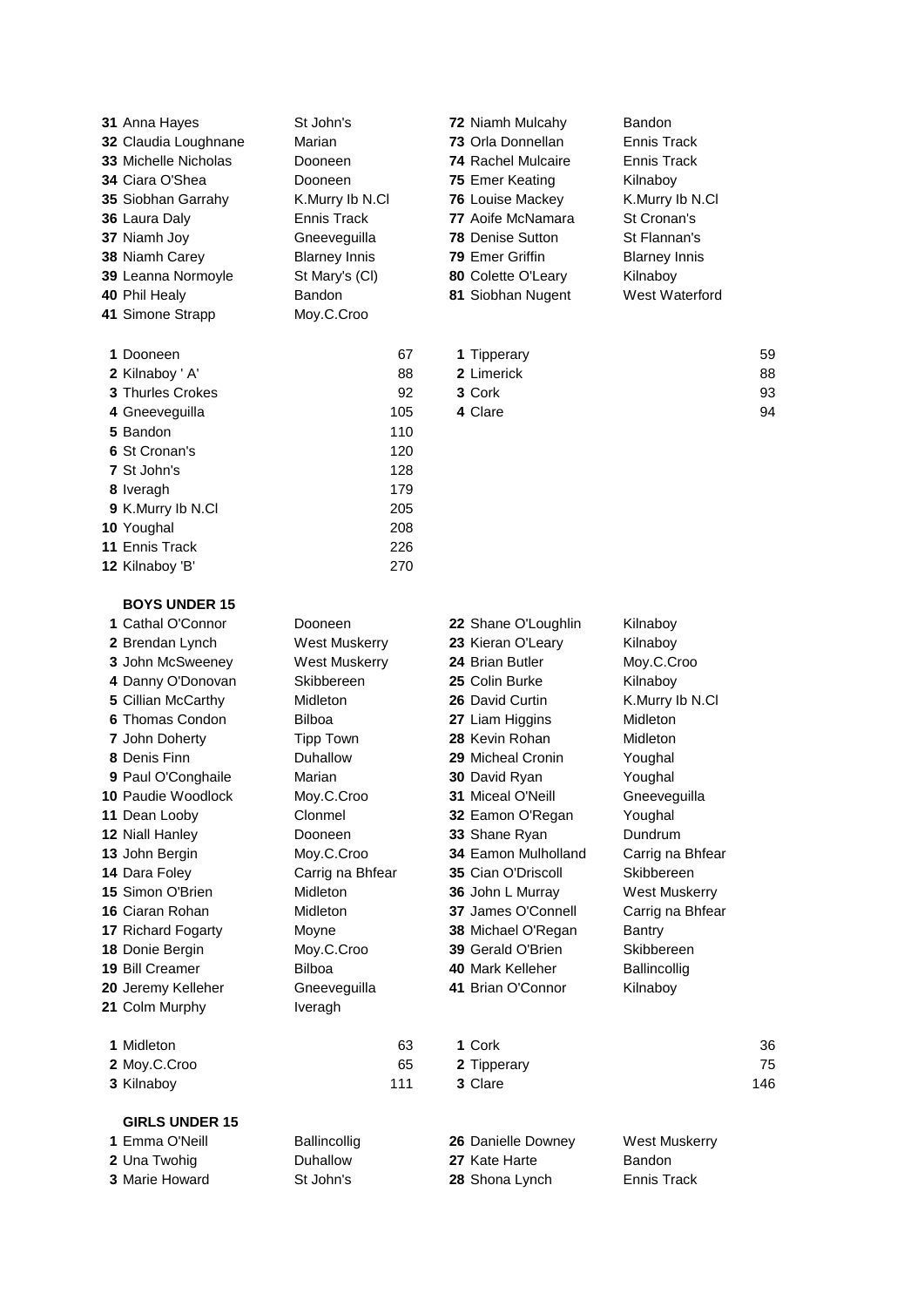| 4 Emma Carey                         | <b>Thurles Crokes</b> |     | 29 Ann Griffin                               | K.Murry Ib N.Cl       |     |
|--------------------------------------|-----------------------|-----|----------------------------------------------|-----------------------|-----|
| 5 Eilish Fitzpatrick                 | Gneeveguilla          |     | 30 Niamh O'Donovan                           | Iveragh               |     |
| 6 Rachel Ryan                        | St John's             |     | 31 Eve O'Mahony                              | <b>Blarney Innis</b>  |     |
| 7 Jacquiline Hughes                  | <b>Thurles Crokes</b> |     | 32 Annette Donnelly                          | Iveragh               |     |
| 8 Siobhan McCarthy                   | <b>Bantry</b>         |     | 33 Elaine Hannon                             | Marian                |     |
| 9 Grainne Dineen                     | Gneeveguilla          |     | <b>34 Michelle Malone</b>                    | K.Murry Ib N.Cl       |     |
| 10 Kathleen Madigan                  | Farranfore M V.       |     | 35 Cloe McCarthy                             | Dooneen               |     |
| 11 Ailis Crowley                     | <b>Bandon</b>         |     | 36 Rebecca McNamara                          | St Cronan's           |     |
| 12 Kate Breen                        | Dooneen               |     | 37 Linda Njekwe                              | Marian                |     |
| 13 Aoife Roisin Burke                | Dooneen               |     | 38 Carol Kelly                               | Kilnaboy              |     |
| 14 Leigh Murphy                      | Dooneen               |     | 39 Serena Cross                              | Bandon                |     |
| 15 Nikita Savage                     | Youghal               |     | 40 Ciara McCarthy                            | <b>Ennis Track</b>    |     |
| 16 Breeda Casey                      | Gneeveguilla          |     | 41 Niamh Murphy                              | Dooneen               |     |
| 17 Julie McCarthy                    | Skibbereen            |     | 42 Johanna O'Regan                           | Bandon                |     |
| 18 Ciara Coffey                      | Gneeveguilla          |     | 43 Oonagh McCarthy                           | Skibbereen            |     |
| 19 Aisling McDonagh                  | St John's             |     | 44 Melissa McCarthy                          | K.Murry Ib N.Cl       |     |
| 20 Brid Casey                        | Templemore            |     | 45 Claudette Kelly                           | Belgooly              |     |
| 21 Maeve Boland                      | <b>Bilboa</b>         |     | 46 Silvianne Strapp                          | Moy.C.Croo            |     |
| 22 Kelly Hackett                     | Moy.C.Croo            |     | 47 Ciara Lane                                | Belgooly              |     |
| 23 Sorcha Loughnane                  | Marian                |     | 48 Sarah Collins                             | Kilnaboy              |     |
| 24 Roisin Moynihan                   | Clonmel               |     | 49 Eimear Kierce                             | Kilnaboy              |     |
| 25 Orla Callinan                     | K.Murry Ib N.Cl       |     | 50 Fiona Lyons                               | Kilnaboy              |     |
|                                      |                       |     |                                              |                       |     |
| 1 Gneeveguilla                       |                       | 48  | 1 Cork                                       |                       | 54  |
| 2 Dooneen                            |                       | 74  | 2 Kerry                                      |                       | 88  |
| 3 Bandon                             |                       | 119 | 3 Clare                                      |                       | 104 |
| 4 K.Murry Ib N.Cl                    |                       | 132 | 4 Tipperery                                  |                       | 123 |
| 5 Kilnaboy                           |                       | 185 | 5 Limerick                                   |                       | 136 |
|                                      |                       |     |                                              |                       |     |
| <b>BOYS UNDER 17</b>                 |                       |     |                                              |                       |     |
| 1 Ciaran Ryan                        | Emerald               |     | 18 Donal Wilde                               | St Cronan's           |     |
| 2 Michael Carmody                    | Emerald               |     | 19 Stephen O'Grady                           | Dooneen               |     |
| 3 John Collins                       | Leevale               |     | 20 Thomas Hayes                              | Moy.C.Croo            |     |
| 4 Alan Akehurst                      | West Waterford        |     | 21 Eoin Murphy                               | St Mary's (CI)        |     |
| 5 Tomas Bradley                      | An Riocht             |     | 22 Colm Nolan                                | Clonmel               |     |
| 6 Patrick McDonagh                   | K.Murry Ib N.Cl       |     | 23 Anthony Hennessy                          | Bandon                |     |
| 7 Des Sheehan                        | West. Waterford       |     | 24 Martin Crowley                            | Bantry                |     |
| 8 David Phelan                       | West Waterford        |     | 25 Shane Sexton                              | K.Murry Ib N.Cl       |     |
| 9 Christopher O'Grady                | Dooneen               |     | 26 John D Sexton                             | K.Murry Ib N.Cl       |     |
| <b>10 Sean McMahon</b>               | St Cronan's           |     | 27 Kevin Moore                               | Dundrum               |     |
| 11 Sean O'Flynn                      | Ennis Track           |     | 28 David Mackey                              | K.Murry Ib N.Cl       |     |
| 12 Mark Barry                        | Carrig na Bhfear      |     | 29 Tom Cullen                                | <b>Thurles Crokes</b> |     |
| 13 Ciaran Lane                       | West Waterford        |     | 30 Martin Sheehan                            | Marian                |     |
| 14 Cathal O'Connor                   | Dooneen               |     | 31 Jason Moloney                             | St Cronan's           |     |
| 15 Stephen McNamara                  | St Cronan's           |     | 32 Eoghan Fleming                            | Bandon                |     |
| 16 Bill Twomey                       | Glenbower             |     | 33 Cathal Hogan                              | Dundrum               |     |
| 17 Fergal Smithwick                  | Marian                |     | 34 Jason Curtin                              | Kilnaboy              |     |
|                                      |                       |     |                                              |                       |     |
|                                      |                       |     |                                              |                       |     |
| 1 W. Waterford                       |                       | 32  | 1 Clare                                      |                       | 77  |
| 2 St Cronan's                        |                       | 74  | 2 Cork                                       |                       | 110 |
| 3 K.Murry Ib N.Cl                    |                       | 85  |                                              |                       |     |
|                                      |                       |     |                                              |                       |     |
| <b>GIRLS UNDER 17</b>                |                       |     |                                              |                       |     |
| 1 Maura Fitzgerald                   | Farranfore M V.       |     | 12 Edel Raggett                              | Ballincollig          |     |
| 2 Niamh Hennessy<br>3 Niamh McNamara | Templemore<br>Dooneen |     | 13 Carmel Morrison<br>14 Johannah O'Sullivan | Youghal<br>Skibbereen |     |